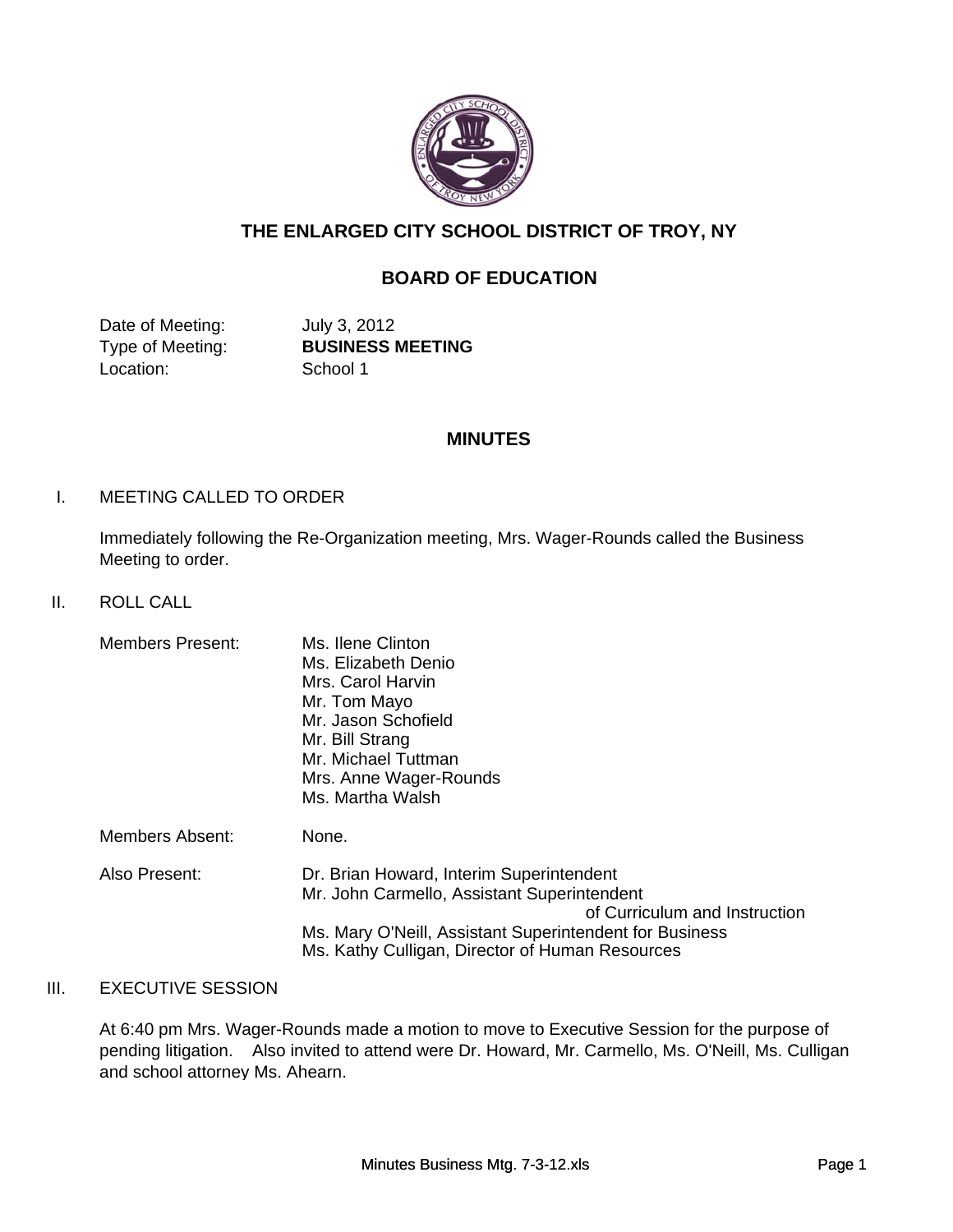# IV. PUBLIC SESSION

At 7:15 pm the Public Session was called to order by Mrs. Wager-Rounds with the Pledge of Allegiance.

V. DISTRICT COMMUNITY ANNOUNCEMENTS

Mrs. Wager-Rounds introduced new Board member Elizabeth Denio, newly-elected Vice President Bill Strang and parliamentarian Tom Mayo.

Mrs. Wager-Rounds announced there will be a golf tournament to benefit THS football team on August 19th.

VI. SUPERINTENDENT'S REPORT

Dr. Howard had no report.

VII. PUBLIC INPUT ON AGENDA AND NON-AGENDA ITEMS

(1) Brian and Nicolle Avery (THS parents) - They listed their daughter's athletic accomplishments and excellent grades at Troy High. They feel she has been treated unfairly by the basketball coach and athletic director. There have been different rules for different students. They brought their concerns to BOE in January 2012 and their questions have not been answered.

(2) Mary Marro-Giroux (past BOE member and THS parent) - She is looking forward to new technology plan. Is it necessary to FOIL the plan to receive a copy? She is excited about the District's new goals and vision.

# VIII. NEW DISTRICT VISION, MISSION STATEMENT AND GOALS

**Mrs. Wager-Rounds made a motion to approve Items 1-3 as a Consent Agenda.**

**Second: Mr. Mayo**

**Mrs. Harvin said she hesitates to approve the Vision Statement because there are actual figures and suggested new language "in the best of its ability that appear to be college and career ready." Troy is the best school district but she cannot be in favor of statement as it is written. Discussion:**

**Mrs. Wager-Rounds stated the district goals were discussed at the BOE workshop which Mrs. Harvin did not attend. Carried: 8-1 (Mrs. Harvin voted no)**

BE IT RESOLVED, that the Board of Education of the Enlarged City School District of Troy, NY, hereby adopts a new Vision Statement and Mission Statement and approves 5 Year Goals for the District as follows:

1. New Vision Statement

The Troy City School District will graduate in excess of 90% of students college and career ready and will achieve annual improvements in overall student achievement by narrowing the achievement gap for all sub-groups each year for the next five years.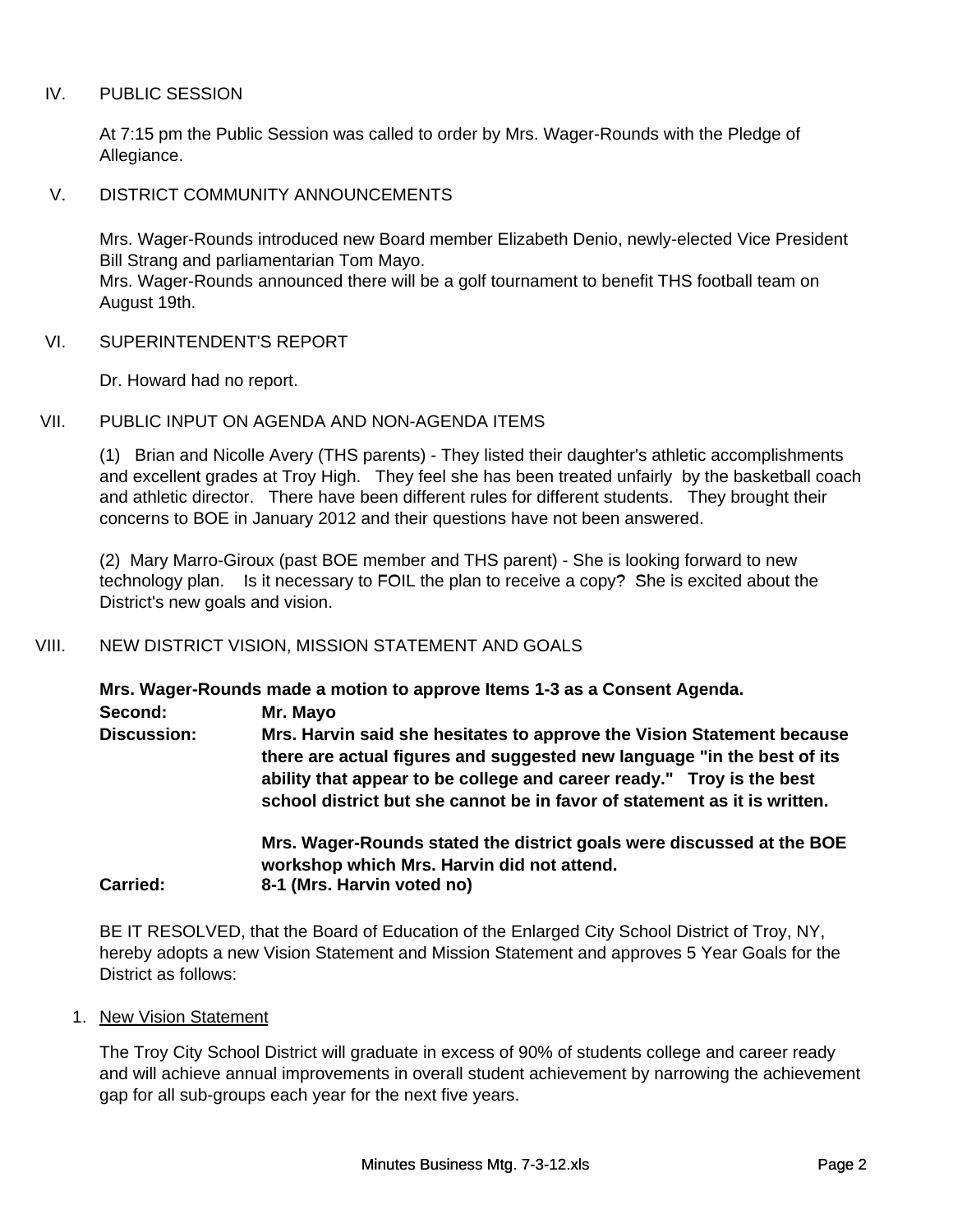# 2. New Mission Statement

Troy Schools will provide a strong educational and social foundation to graduate all students college and career ready.

- 3. District 5-Year Goals
	- a. The number of students overall and for each subgroup measured for accountability achieving proficiency on Grades 3-8 ELA and Math scores will increase by at least 5% each year for the next 5 years.
	- b. Through improved student engagement in learning, development of citizenship values, and use of behavioral interventions, violations of the student code of conduct will decline in each school by 5% each year for the next 5 years.
	- c. The Regents diploma graduation rate from Troy High School will increase by 3% in the 2012-13 school year and 3% for each subsequent school year until it exceeds 90% and the number of students obtaining a Regents Diploma with Distinction will increase by 5% each year.
	- d. The Troy City School District will establish student achievement data analysis and data driven instruction as a condition for new employment in a teaching or leadership position in the district effective January 2012. All existing teachers and leaders will be trained in student achievement data analysis and data driven instruction by December 2012.
- IX. APPROVAL OF MINUTES

**Mrs. Wager-Rounds made a motion to approve Item A(1). Second: Mr. Mayo Carried: 9-0**

BE IT RESOLVED, that the Board of Education, hereby approves the following minutes:

- A. Board Meetings
- 1. Board of Education June 6, 2012

# X. BOARD RESOLUTIONS

**Mrs. Wager-Rounds made a motion to approve Items 1 and 2 as a Consent Agenda. Second: Mr. Mayo Carried: 9-0**

1. Appointment of Hearing Officer

WHEREAS, disciplinary charges have been filed and served against the employee named on a confidential list as "Employee A" (hereinafter referred to as "Subject Employee") pursuant to Section 75 of the Civil Service Law; now, therefore

BE IT RESOLVED, that Alfred T. Riccio be appointed as the Hearing Officer to conduct the hearing required by Civil Service Law Section 75 and make a determination of the disciplinary charges against the Subject Employee, and to make a recommendation thereafter to the Board of Education.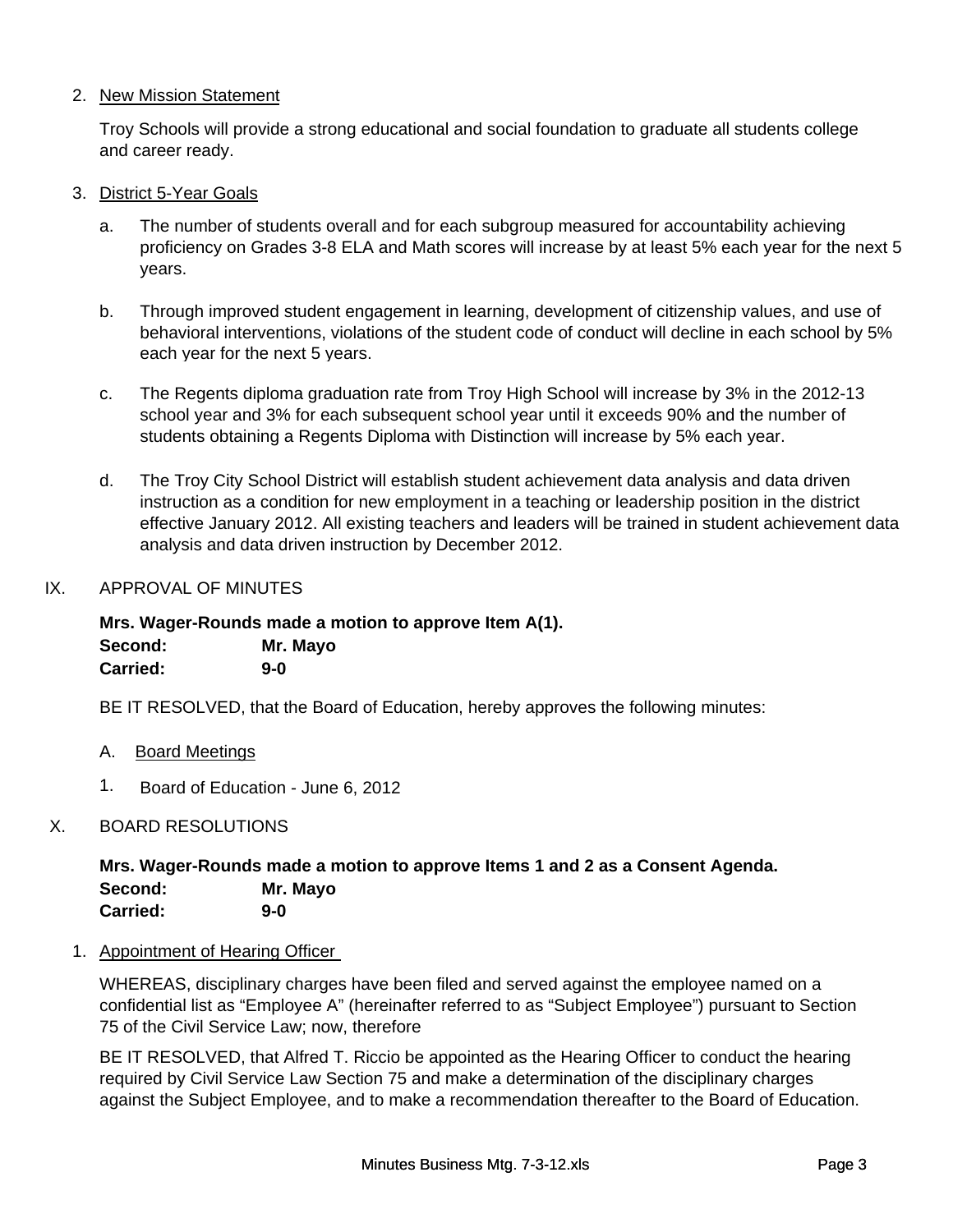## 2. Settlement Agreement

BE IT RESOLVED, that the Board of Education, upon the recommendation of the Superintendent, approves the settlement of SED Case No. 18,757 upon the terms and conditions of the written Settlement and Release between the parties, and authorizes the President of the Board to execute same.

## *XI. SETTLEMENT RESOLUTION (green sheet)*

*Mrs. Wager-Rounds read the following resolution which was added to the agenda and made a motion for approval.*

*Carried: 8-1 (Mrs. Harvin voted no) Second: Ms. Walsh*

*BE IT RESOLVED, upon the recommendation of the Superintendent of Schools, the Board of Education of the Enlarged City School District of Troy hereby approves a settlement agreement concerning the subject employee identified on confidential schedule "A" and authorizes the President of the Board of Education to execute the written settlement agreement.*

## XII. SUPERINTENDENT'S RECOMMENDATIONS - HUMAN RESOURCES

A. Staff Matters - Unclassified (Reviewed by J. Carmello)

**Mrs. Wager-Rounds made a motion to approve Items 1-14.**

**Second: Mr. Mayo**

**Mr. Mayo asked about the status of the reading teachers. Dr. Howard explained that we will be recalling 5 reading teachers to be effective July 1st and there will be no break in service or impact on their benefits. Discussion:**

**Mrs. Wager-Rounds requested job descriptions for Club Advisors for budget purposes. Dr. Howard will do so by October 1st. Dr. Howard introduced Kathleen Burns who will be appointed the Interim Director of Pupil Services. Carried: 8-0-1 (Mrs. Harvin abstained for Item 9(a))**

BE IT RESOLVED, that the Board of Education of the Enlarged City School District of Troy, NY, hereby accepts the recommendation of the Superintendent to approve the following unclassified personnel actions:

1. Unclassified Employee - Abolish position effective 7/1/12:

PreK Grant Facilitator

2. Unclassified Employee - Create positions effective 7/1/12:

Reading Specialist / Literacy Coach (5)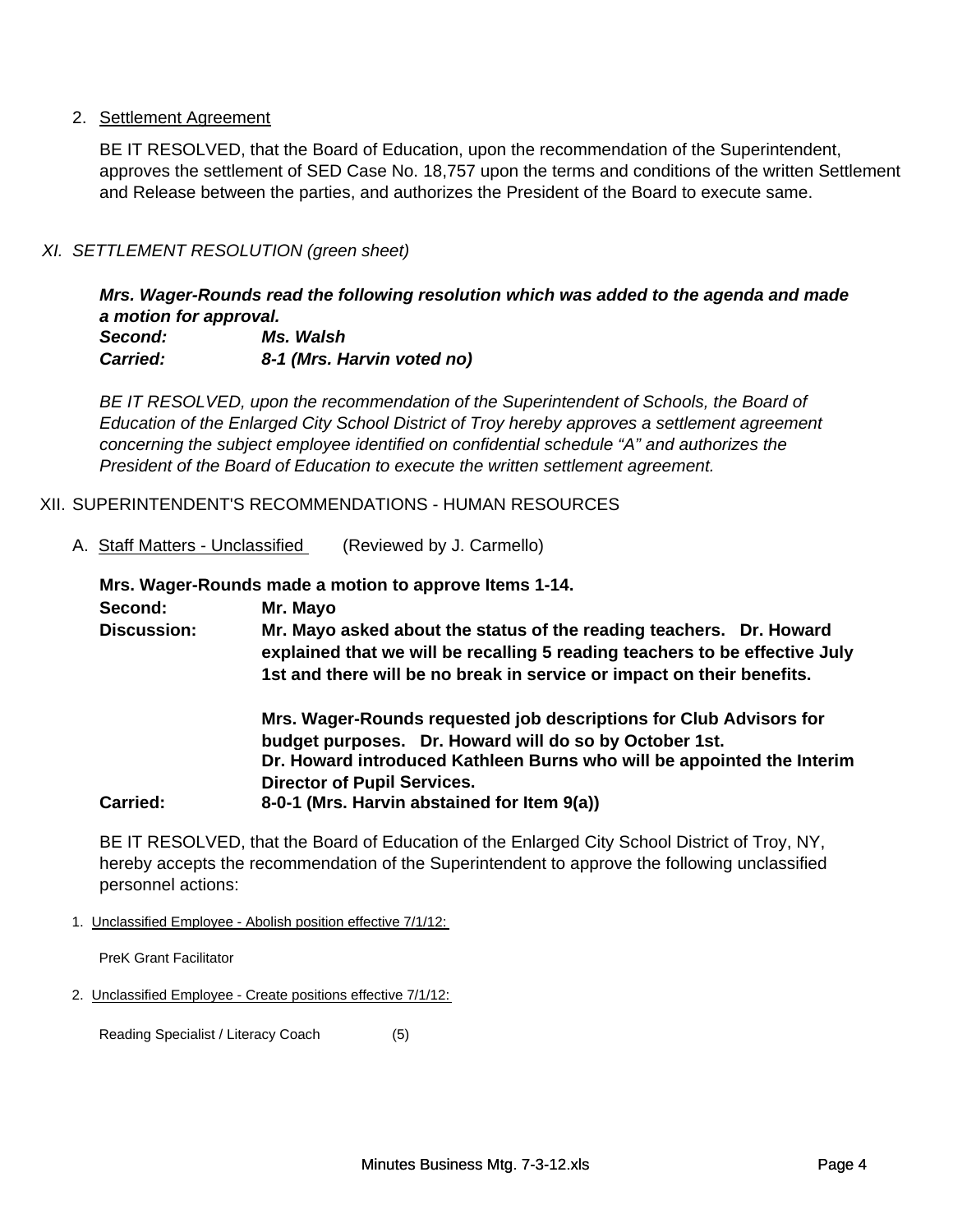## 3. Unclassified Employee - Resignation

| NAME               | TENURE AREA               | % SERVICE | ASSIGNMENT | EFFECTIVE DATE |
|--------------------|---------------------------|-----------|------------|----------------|
| a. Courtney Degnan | Elementary                | 100%      | School 16  | 7/1/12         |
| b. Bonnie Linscott | General Special Education | 100%      | <b>CHS</b> | 3/31/13        |

#### 4. Unclassified Employee - Recall

| NAME               | <b>TENURE AREA</b> | $\frac{9}{6}$  | <b>ASSIGN</b> | EFFEC DATES /      | <b>CERT</b>   | <b>SALARY</b>   |
|--------------------|--------------------|----------------|---------------|--------------------|---------------|-----------------|
|                    |                    | <b>SERVICE</b> |               | <b>PROBATION</b>   | <b>STATUS</b> | RATE            |
| a. Kandy Fairley   | Elementary         | 100%           | School 16     | 9/1/12             | ChildEd 1-6,  | \$47,250        |
|                    |                    |                | (Grade 2)     |                    | Time Ext      | $(S-6, Col A)$  |
| b. Stephanie Dash  | Elementary         | 100%           | <b>CHS</b>    | 9/1/12             | Elem N-6.     | \$62,500        |
|                    |                    |                | (Grade 5)     |                    | Permanent     | $(S-15, Col E)$ |
| c. Meghan Murphy   | Elementary         | 100%           | School 2      | 9/1/12             | ChildEd 1-6.  | \$47,500        |
|                    |                    |                | Grade 5       |                    | Professional  | $(S-4, Col E)$  |
| d. Shannon Haegele | Elementary         | 100%           | School 18     | $9/1/12 - 8/31/13$ | ChildEd 1-6.  | \$45,500        |
|                    |                    |                | (Grade 6)     |                    | Professional  | $(S-2, Col E)$  |
| e. Justin Birk     | Science            | 100%           | School 1      | $9/1/12 - 8/31/14$ | Biology 7-12, | \$48,200        |
|                    |                    |                |               |                    | Permanent     | $(S-5, Col E)$  |

#### 5. Unclassified Employee - Probationary Appointments

| <b>NAME</b>         | TENURE AREA /                | $\frac{9}{6}$  | <b>ASSIGN</b>   | <b>EFFECTIVE</b>   | <b>CERT</b>   | <b>SALARY</b>      |
|---------------------|------------------------------|----------------|-----------------|--------------------|---------------|--------------------|
|                     | <b>POSITION TITLE</b>        | <b>SERVICE</b> |                 | <b>DATES</b>       | <b>STATUS</b> | <b>RATE</b>        |
| a. Kaela McLaughlin | <b>Teaching Assistant</b>    | 100%           | School 14       | $9/1/12 - 8/31/15$ | ChildEd 1-6.  | \$24,750           |
|                     |                              |                |                 |                    | Initial       | (Step 1)           |
| b. Julianna Giacone | Coordinator, Grants &        | 100%           | <b>District</b> | $7/5/12 - 7/4/15$  | SDL.          | \$79.954           |
|                     | <b>Grant Funded Programs</b> |                |                 |                    | Professional  | (Step 1)           |
| c. Linda McHenry    | ELA K-12 Curr Leader         | 100%           | <b>District</b> | $7/5/12 - 7/4/13$  | Reading,      | $$58,500 + $1,848$ |
|                     | (Remedial Reading)           |                |                 |                    | Permanent     | $(S-13, C-E+stip)$ |

### 6. Unclassified Employee - Temporary Appointments

| NAME                | <b>TENURE AREA /</b>  | %              | <b>ASSIGN</b>   | <b>EFFECTIVE</b>   | <b>CERT</b>   | <b>SALARY</b>     |
|---------------------|-----------------------|----------------|-----------------|--------------------|---------------|-------------------|
|                     | POSITION TITLE        | <b>SERVICE</b> |                 | <b>DATES</b>       | <b>STATUS</b> | RATE              |
| a. Renee Patti      | Teaching              | 100%           | School 14       | $9/1/12 - 6/30/13$ | ChildEd 1-6,  | \$25,225          |
|                     | Assistant             |                |                 |                    | Professional  | (Step 2)          |
| b. Melissa Reinisch | Teaching              | 40%            | School 18       | $9/1/12 - 6/30/13$ | PreK-6.       | \$10,340          |
|                     | Assistant             |                |                 |                    | Permanent     | $(S-3 $25,850)$   |
| c. Kathleen Burns   | Interim Director      | 100%           | <b>District</b> | 7/9/12-6/30/13     | <b>SDA</b>    | \$450.00 per diem |
|                     | <b>Pupil Services</b> |                |                 |                    |               |                   |

#### 7. Unclassified Employee - 2012-13 Field Discipline Leaders

| NAME                                                                                    | <b>TENURE AREA</b> | <b>ASSIGNMENT</b> |                           | SALARY RATE        |  |
|-----------------------------------------------------------------------------------------|--------------------|-------------------|---------------------------|--------------------|--|
| a. Amye Speirs                                                                          | Elementary         | School 16         | <b>ELA/Social Studies</b> | \$1,848.00 stipend |  |
| b. Janice Hayward                                                                       | Elementary         | School 18         | <b>ELA/Social Studies</b> | \$1,848.00 stipend |  |
| c. John Stiso                                                                           | Elementary         | CHS               | Math/Science              | \$1,848.00 stipend |  |
| (stipend plus up to 6 days release time TBD by Building Principal for all of the above) |                    |                   |                           |                    |  |

#### 8. Unclassified Employee - 2012-13 Summer School Interns (Unpaid)

| NAME                | COLLEGE            | AREA OF STUDY  | <b>SUPERVISOR</b> | ASSIGNMENT        |
|---------------------|--------------------|----------------|-------------------|-------------------|
| a. Jessica Phillips | <b>SUNY Albany</b> | Administrative | Judi Gawinski     | Elementary Summer |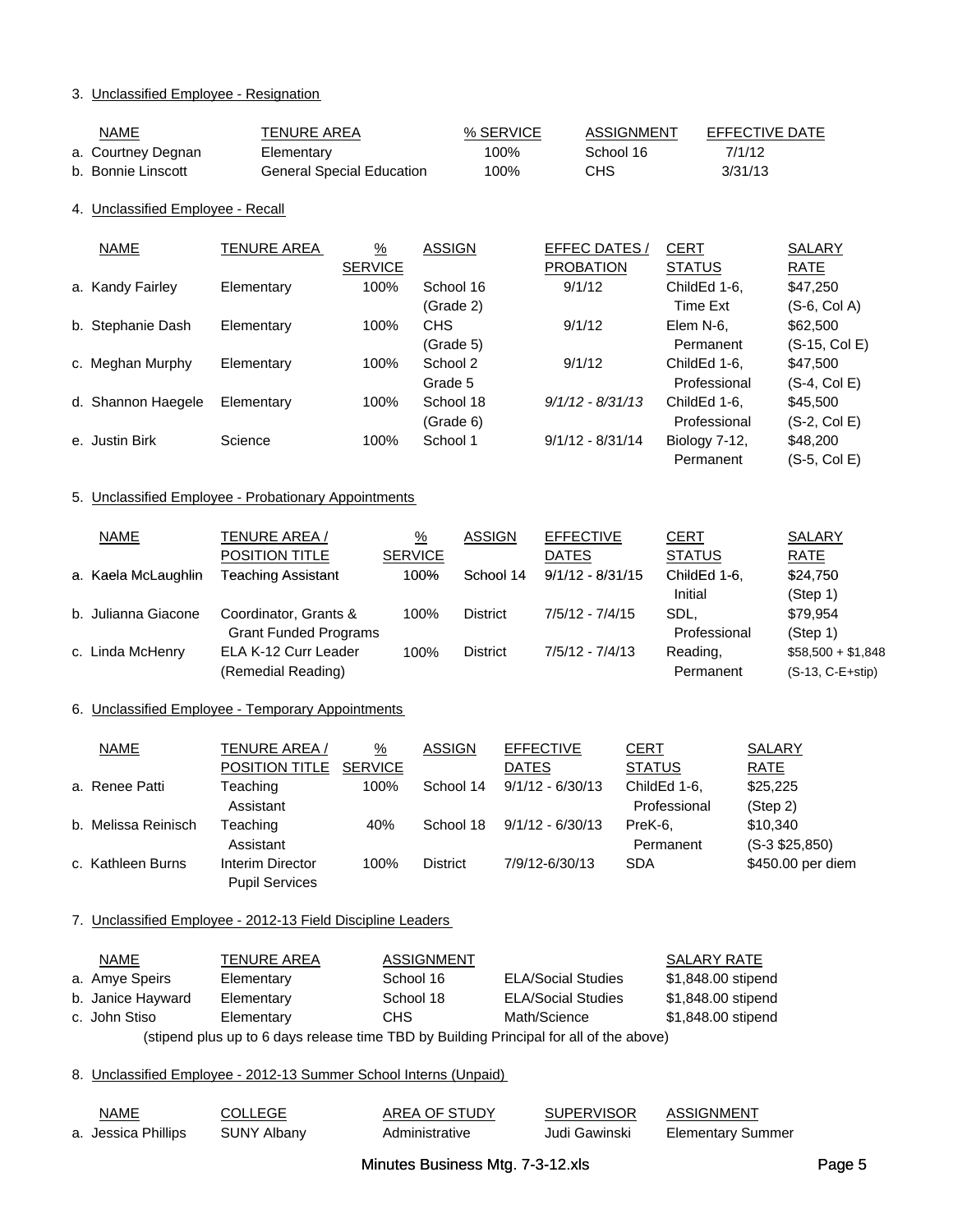| <b>Maxine Brisport</b>                                           | (new appointment due to transfer)  |                         |                    |
|------------------------------------------------------------------|------------------------------------|-------------------------|--------------------|
| b. Elementary ELA for 12 hours each @ \$31.00 per hour (Title I) |                                    |                         |                    |
| Judi Gawinski                                                    | Shannon Haegele                    | <b>Christine Potter</b> | Marilyn Ruzzo      |
| 10. Unclassified Employees - 2012-13 Athletics                   |                                    |                         |                    |
| <b>NAME</b>                                                      | <b>POSITION TITLE</b>              |                         | <b>SALARY RATE</b> |
| a. Jeffrey Sitterly                                              | <b>Assistant Athletic Director</b> |                         | \$13,396.00        |
| 11. Unclassified Employees - 2012 Fall Sports                    |                                    |                         |                    |
| <b>NAME</b>                                                      | <b>POSITION TITLE</b>              |                         | <u>SALARY RATE</u> |
| Jack Burger                                                      | <b>Head Coach</b>                  | <b>FOOTBALL</b>         | \$5,220.00         |
| <b>Bobby Burns</b>                                               | <b>Assistant Coach</b>             | <b>FOOTBALL</b>         | \$4,115.00         |
| Michael Hurteau                                                  | <b>Assistant Coach</b>             | <b>FOOTBALL</b>         | \$4,115.00         |
| Samuel Marro                                                     | <b>Assistant Coach</b>             | <b>FOOTBALL</b>         | \$4,115.00         |
| <b>Brian Benner</b>                                              | Assistant Coach                    | FOOTBALL .5             | \$2,057.50         |
| Mark Galuski                                                     | <b>Assistant Coach</b>             | FOOTBALL .5             | \$2,057.50         |
| Patrick Haggerty                                                 | Assistant Coach                    | FOOTBALL .5             | \$2,057.50         |
| George Rafferty                                                  | <b>Modified Coach</b>              | <b>FOOTBALL</b>         | \$3,230.00         |
| <b>Charles Smith</b>                                             | <b>Modified Coach</b>              | FOOTBALL .5             | \$1,615.00         |
| James Canfield                                                   | Volunteer Coach                    | <b>FOOTBALL</b>         |                    |
| Thomas Hayes                                                     | <b>Head Coach</b>                  | CROSS-COUNTRY           | \$5,220.00         |
| Paul Bearup                                                      | <b>Head Coach</b>                  | <b>GOLF</b>             | \$3,230.00         |
| Michael Murnane                                                  | <b>Head Coach</b>                  | SOCCER BOYS             | \$5,220.00         |
| Christopher Caputo                                               | JV Coach                           | SOCCER BOYS             | \$3,892.00         |
| Lance Matter                                                     | <b>Modified Coach</b>              | SOCCER BOYS             | \$3,230.00         |
| Justin Haviland                                                  | <b>Head Coach</b>                  | <b>SOCCER GIRLS</b>     | \$5,220.00         |
| Jamie Gargano                                                    | JV Coach                           | <b>SOCCER GIRLS</b>     | \$3,892.00         |
| Tara Anthony                                                     | <b>Modified Coach</b>              | <b>SOCCER GIRLS</b>     | \$3,230.00         |
| Jaimy Johnson                                                    | <b>Head Coach</b>                  | <b>SWIMMING</b>         | \$5,220.00         |
| <b>Elizabeth Close</b>                                           | <b>Head Coach</b>                  | <b>TENNIS GIRLS</b>     | \$3,450.00         |
| <b>Christine Danz</b>                                            | <b>Head Coach</b>                  | <b>VOLLEYBALL GIRLS</b> | \$5,220.00         |
| Lisa Hardy                                                       | JV Coach                           | <b>VOLLEYBALL GIRLS</b> | \$3,892.00         |
| Susan Clermont                                                   | <b>Modified Coach</b>              | <b>VOLLEYBALL GIRLS</b> | \$3,230.00         |
| Shameeka Pompey                                                  | Head Coach                         | CHEERLEADING            | \$2,002.00         |
| Katelyn Waters                                                   | JV Coach                           | <b>CHEERLEADING</b>     | \$1,726.00         |
| 12. Unclassified Employees - 2012-13 THS Clubs Advisors          |                                    |                         |                    |
| <b>NAME</b>                                                      | <b>POSITION TITLE</b>              |                         | <b>SALARY RATE</b> |
| a. Jeffrey Burger                                                | Art Club                           |                         | \$931.00           |
| b. Cynthia Didonna-Drake                                         | Dardanian (Yearbook)               | Co-Advisor              | \$1,315.50         |
| c. Katie Neville                                                 | Dardanian (Yearbook)               | Co-Advisor              | \$1,315.50         |
| d. Lori McAllister                                               | Drama Club                         |                         | \$931.00           |
| e. Marion Greenberg                                              | <b>French Club</b>                 |                         | \$931.00           |
| f. Eleanor Christie                                              | German Club                        |                         | \$931.00           |
| g. Lisa Serafini-Alonzi                                          | Italian Club                       |                         | \$931.00           |
| h. Cathleen Elia                                                 | Junior / Senior Class              | Co-Advisor              | \$3,694.00         |

#### 9. Unclassified Employees - 2012 Elementary Summer Professional Development

Maitri Blednick (rescind appointment from BOE Agenda 6/20/12, page 3)

a. CHS Problem Solving Team for 16 hours each @ \$31.00 / hour (SINI Grant)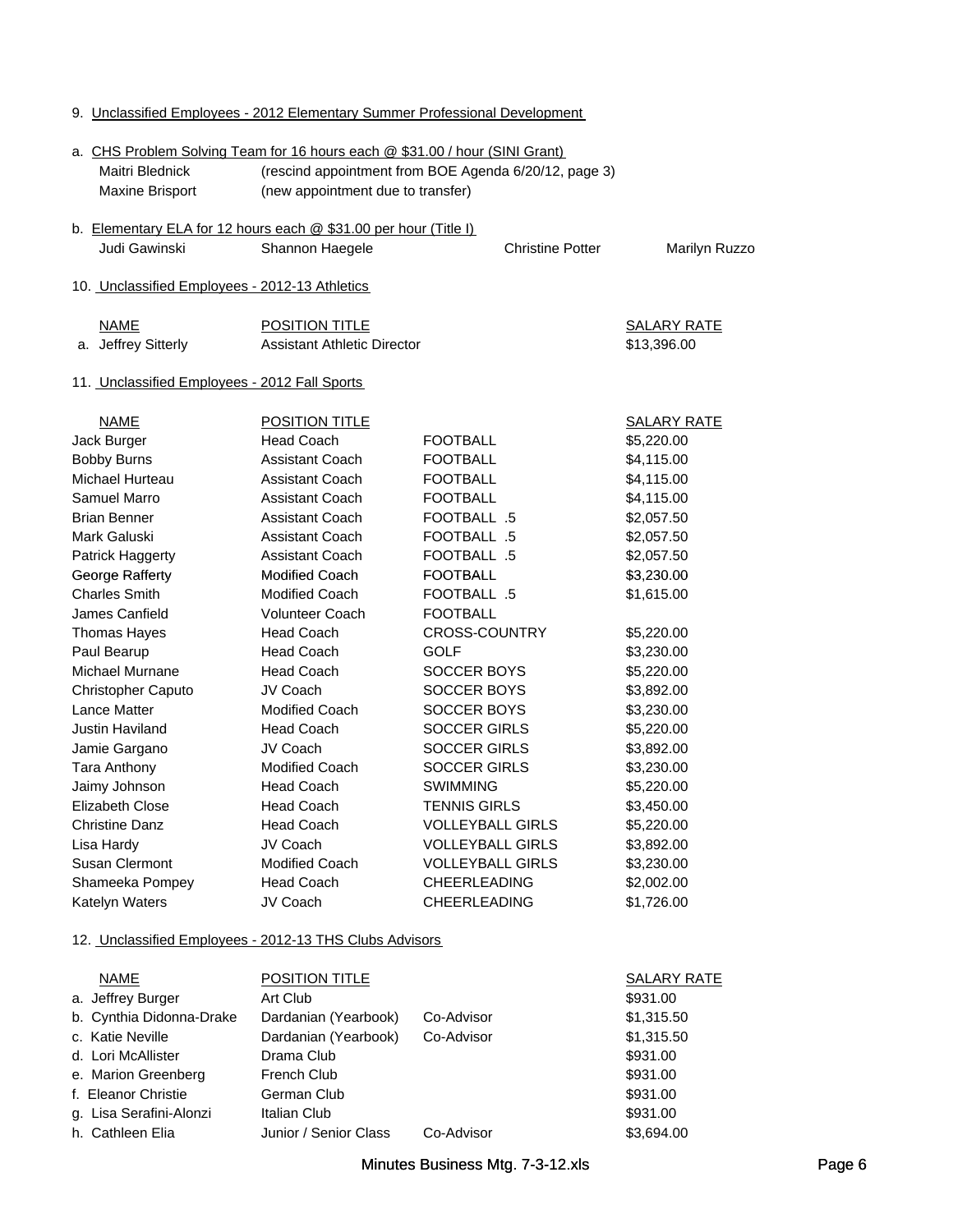| i. Elizabeth Willson  | Junior / Senior Class              | Co-Advisor | \$3,694.00 |              |
|-----------------------|------------------------------------|------------|------------|--------------|
| j. Caitlin Ziobrowski | Junior / Senior Class              | Co-Advisor | \$3,694.00 |              |
| k. Bridget Glasser    | Key Club                           |            | \$931.00   |              |
| I. Bridget Glasser    | <b>Masterminds</b>                 |            | \$931.00   |              |
| m. Erin Mack          | Music Club                         |            | \$931.00   |              |
| n. Marion Greenberg   | <b>National Honor Society</b>      |            | \$931.00   |              |
| o. Michael Nirsberger | NYS Math Honor Society             |            | \$931.00   |              |
| p. Colleen Syrett     | \$931.00<br>Ski Club               |            |            |              |
| q. Jamie Gargano      | Spanish Club                       |            | \$931.00   |              |
| r. Amy Jones          | <b>Student Council</b>             |            | \$3,759.00 |              |
| s. Michael Cassels    | Students for Environ Action        | Co-Advisor | \$465.50   | 1st semester |
| t. Justin Haviland    | Students for Environ Action        | Co-Advisor | \$465.50   | 2nd semester |
| u. Ani Mooney         | Youth Advisory Committee Nutrition |            | \$931.00   |              |

### 13. Unclassified Employee - 2012-13 School 1 Club Advisor

| <b>NAME</b>     | <b>POSITION TITLE</b>      | SALARY RATE |
|-----------------|----------------------------|-------------|
| a.  Cindy Russo | <b>Student Association</b> | \$931.00    |

#### 14. Unclassified Employee - Transfers (for notification purposes only)

| NAME                    | TENURE AREA               | <b>FROM</b>     |                       | <u>TO</u>       |         |
|-------------------------|---------------------------|-----------------|-----------------------|-----------------|---------|
| Abra Bentley            | Elementary                | School 18       | Grade 1               | School 2        | Grade 4 |
| Judi Gawinski           | Elementary                | School 2        | Grade                 | School 14       | Grade 6 |
| Emmalee Olszewski       | Elementary                | <b>CHS</b>      | Grade 3               | CHS             | Grade 1 |
| Kelly Phelan            | Elementary                | School 14       | <b>AIS</b>            | School 14       | Grade 2 |
| <b>Christine Potter</b> | Elementary                | School 16       | Grade 1               | CHS             | Grade 4 |
| Cara Salvi              | Elementary                | School 14       | Reading               | School 18       | Grade 3 |
| Kari Testo              | Elementary (from Reading) | School 2        |                       | School 2        | Grade 2 |
| Lynn Walsh              | Elementary                | School 2        | Grade 3               | School 16       | Grade 2 |
| Duane Nichols           | <b>Physical Education</b> | School 18       |                       | School 2        |         |
| MaryBeth Reardon        | <b>Physical Education</b> | <b>DMS</b>      |                       | School 18       |         |
| Catherine Culkin Boice  | <b>School Counselor</b>   | THS             |                       | <b>DMS</b>      |         |
| Immaculine Jolivert     | <b>School Counselor</b>   | School 18       |                       | School 2        |         |
| Christine Potaczala     | <b>School Counselor</b>   | <b>DMS</b>      |                       | <b>THS</b>      |         |
| Rebecca Sparacin        | Science                   | School 1        |                       | <b>THS</b>      |         |
| Matthew Chapkosky       | <b>Social Studies</b>     | <b>DMS</b>      |                       | <b>THS</b>      |         |
| Stephanie Dash          | Elementary                | School 1        | <b>Social Studies</b> | <b>CHS</b>      | Grade 5 |
| Stephanie Cahill        | <b>Special Education</b>  | School 14       |                       | School 18       |         |
| Kellie O'Brien          | <b>Teaching Assistant</b> | School 14       |                       | School 18       |         |
| Maitri Blednick         | School Psychologist       | CHS             |                       | Schools 16 / 18 |         |
| Maxine Brisport         | School Psychologist       | Schools 16 / 18 |                       | CHS             |         |

B. Staff Matters - Classified (Reviewed by K. Culligan)

|                 | Mrs. Wager-Rounds made a motion to approve Items 1-7. |
|-----------------|-------------------------------------------------------|
| Second:         | Mr. Mayo                                              |
| <b>Carried:</b> | 9-0                                                   |

BE IT RESOLVED, that the Board of Education of the Enlarged City School District of Troy, NY, hereby accepts the recommendation of the Superintendent to approve the following classified personnel actions: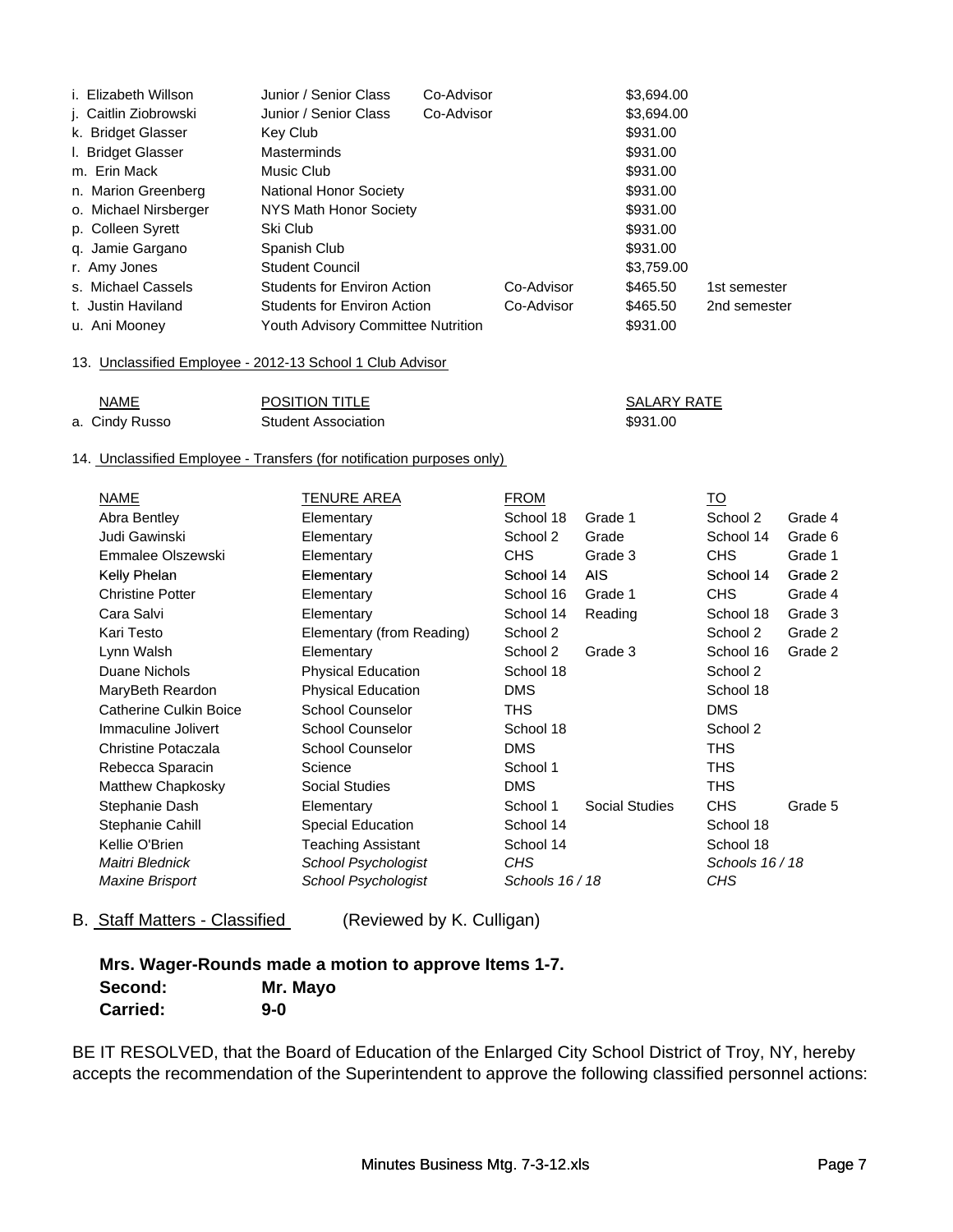1. Classified Employee - Permanent Serving Probationary Appointment

| <b>NAME</b>                                     | <b>POSITION</b>                                                        | $\frac{9}{6}$                   |                        | <b>ASSIGN</b>                     |         | PROB APPT                                            |        | PROB PERIOD            | <b>SALARY RATE</b>          |
|-------------------------------------------------|------------------------------------------------------------------------|---------------------------------|------------------------|-----------------------------------|---------|------------------------------------------------------|--------|------------------------|-----------------------------|
| a. Okechukwu Nwagboo<br>(Retire E. Yetto)       | <b>TITLE</b><br><b>High Pressure</b><br>Boilerman                      |                                 | <b>SERVICE</b><br>100% | <b>District</b>                   | 7/4/12  | <b>START DATE</b>                                    | 1/4/13 | <b>EXPIRE DATE</b>     | \$39,997<br>(S-2, Grade 16) |
| b. Edith Miller<br>(Retire G. Geraci)           | <b>Teacher Aide</b>                                                    |                                 | 100%                   | School 14                         | 9/1/12  |                                                      | 3/1/13 |                        | \$25,371<br>(S-Yr 1, Gr 3)  |
| 2. Classified Employee - Temporary Appointments |                                                                        |                                 |                        |                                   |         |                                                      |        |                        |                             |
| <b>NAME</b>                                     | <b>POSITION TITLE</b>                                                  | $\frac{9}{6}$<br><b>SERVICE</b> |                        | <b>ASSIGNMENT</b>                 |         | <b>EFFEC DATES</b>                                   |        | <b>SALARY RATE</b>     |                             |
| a. Sandra Bruce                                 | Custodian PM                                                           | 100%                            | <b>THS</b>             |                                   |         | 7/2/12 - 8/9/12                                      |        |                        | \$36,168 (will be prorated) |
| (LOA D. Doggett)                                | (RECALL)<br><b>School Nurse</b>                                        | 50%                             |                        | Sacred Heart                      |         | $9/1/12 - 6/30/13$                                   |        | (S-1, Grade 13)        |                             |
| b. Amy McElrath                                 |                                                                        |                                 |                        |                                   |         |                                                      |        | \$16,239.50 (prorated) | $(S-2, Grade 7A = $32,479)$ |
| c. Catherine Farrell                            | Data Entry Clerk                                                       |                                 |                        | <b>Adult &amp; Cont Education</b> |         | $7/1/12 - 6/30/13$                                   |        | \$14.25 / hour         |                             |
|                                                 | 3. Classified Employee - 2012 Summer School Registration Support Staff |                                 |                        |                                   |         |                                                      |        |                        |                             |
| <b>NAME</b>                                     | <b>POSITION TITLE</b>                                                  |                                 | <b>ASSIGNMENT</b>      |                                   |         | <b>EFFEC DATES</b>                                   |        | <b>MAX HRS</b>         | <b>SALARY RATE</b>          |
| a. Anne Miller                                  | Clerk                                                                  |                                 | Secondary              |                                   |         | $6/25/12 - 6/27/12$                                  |        | 12 hours               | \$11.00 / hour              |
| b. Tyrone O'Meally                              | Teacher                                                                |                                 | Secondary              |                                   | 6/26/12 |                                                      |        | 4 hours                | \$29.00 / hour              |
| c. Maurice Friend                               | <b>School Monitor</b>                                                  |                                 | Secondary              |                                   |         | 6/25/12 & 6/27/12                                    |        | 8 hours                | \$19.44 / hour              |
|                                                 | 4. Classified Employee - 2012 Summer Bookloan Staff                    |                                 |                        |                                   |         |                                                      |        |                        |                             |
| <b>NAME</b>                                     | <b>POSITION TITLE</b>                                                  |                                 |                        | EFFECTIVE DATES                   |         |                                                      |        | <b>MAX HRS</b>         | <b>SALARY RATE</b>          |
| a. MaryLee Nichols                              | Bookloan Assistant                                                     |                                 |                        | $7/1/12 - 8/31/12$                |         |                                                      |        | 38 hrs / week          | \$13.00 / hour              |
| b. Mary Lee Nichols                             | <b>Bookloan Assistant</b>                                              |                                 |                        | $9/1/12 - 9/30/12$                |         |                                                      |        | 20 hrs / week          | \$13.00 / hour              |
| c. Sandra Agars                                 | Bookloan Aide                                                          |                                 |                        | $7/1/12 - 8/31/12$                |         |                                                      |        | 31 hrs / week          | \$10.00 / hour              |
| d. Patricia Cook                                | Bookloan Aide                                                          |                                 |                        | $7/1/12 - 8/31/12$                |         |                                                      |        | 31 hrs / week          | \$10.00 / hour              |
| e. Kenneth Dillon                               | Bookloan Aide                                                          |                                 |                        | $7/1/12 - 8/31/12$                |         |                                                      |        | 31 hrs / week          | \$10.00 / hour              |
| f. Patricia Zlotnick                            | Bookloan Aide                                                          |                                 |                        | $7/1/12 - 8/31/12$                |         |                                                      |        | 31 hrs / week          | \$10.00 / hour              |
|                                                 |                                                                        |                                 |                        |                                   |         | (amend max hours from BOE Agenda 6/6/12, page 7 & 8) |        |                        |                             |
|                                                 | 5. Classified Emplovee - 2012 Summer Maintenance Staff                 |                                 |                        |                                   |         |                                                      |        |                        |                             |
| <b>NAME</b>                                     | <b>POSITION TITLE</b>                                                  |                                 |                        | <b>EFFECTIVE DATES</b>            |         |                                                      |        | <b>MAX HRS</b>         | <b>SALARY RATE</b>          |
| a. Dawn Costello                                | Summer Maintenance                                                     |                                 |                        | $7/1/12 - 8/31/12$                |         |                                                      |        | 35 hrs / week          | \$12.00 / hour              |
| b. Allen Howard                                 | Substitute                                                             |                                 |                        | $7/1/12 - 8/31/12$                |         |                                                      |        | 35 hrs / week          | \$11.00/hour                |
| 6. Classified Employee - 2012-13 Substitutes    |                                                                        |                                 |                        |                                   |         |                                                      |        |                        |                             |
| <b>NAME</b>                                     | <b>CLERK</b>                                                           | <b>NURSE</b>                    |                        | <b>MONITOR</b>                    |         | <b>TEACHER AIDE</b>                                  |        |                        | <b>MAINT WORKER</b>         |
|                                                 | (\$11/hr)                                                              | ( \$14 / hr)                    |                        | <u>(\$10 / hr)</u>                |         | (\$10 / hr)                                          |        |                        | (\$11 / hr)                 |
| Katherine Gorman                                | Х                                                                      |                                 |                        |                                   |         |                                                      |        |                        |                             |
| Kathleen Stallmer                               | $\sf X$                                                                |                                 |                        |                                   |         |                                                      |        |                        |                             |
|                                                 | 7. Classified Employee - Transfers (for notification purposes only)    |                                 |                        |                                   |         |                                                      |        |                        |                             |

NAME POSITION TITLE FROM TO Edward Christiansen Custodian PM School 14 THS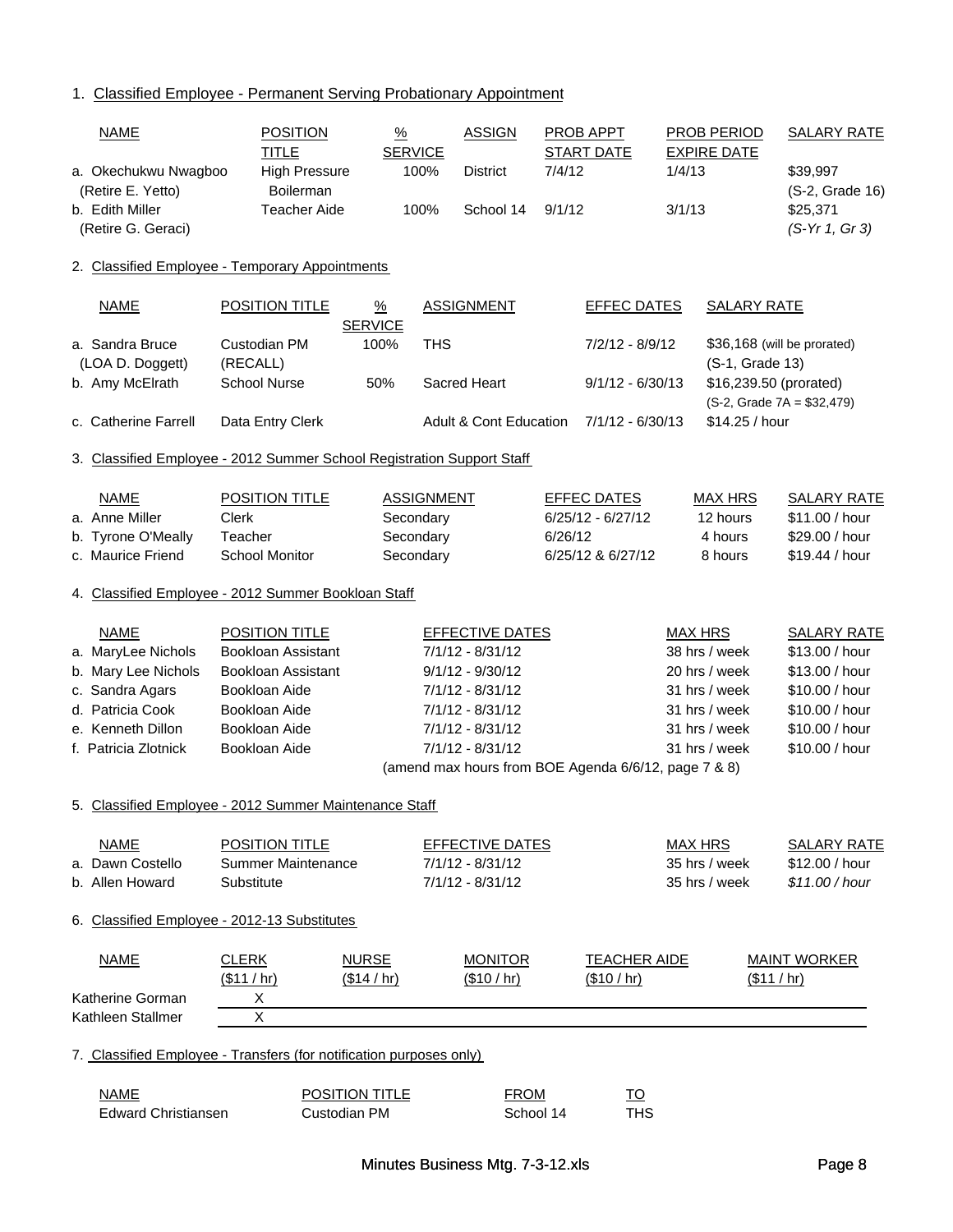## XI. SUPERINTENDENT'S RECOMMENDATIONS - PROGRAMS (reviewed by J. Carmello)

**Mrs. Wager-Rounds made a motion to approve Items 1-5. Second: Mr. Mayo Carried: 9-0**

1. Response to Intervention (RtI) Procedures (Addendum I)

BE IT RESOLVED, that the Board of Education of the Enlarged City School District of Troy, hereby accepts the recommendation of the Superintendent to approve Response to Intervention (RtI) Procedures for the District in the area of reading for Grades K through 6 consistent with New York State law and regulations effective July 1, 2012.

2. Contract - Cobb Memorial School, Camp Cobb (Addendum II)

BE IT RESOLVED, that the Board of Education of the Enlarged City School District of Troy, hereby accepts the recommendation of the Superintendent to approve a contract with Cobb Memorial School for special education services at Camp Cobb (summer school) for one student in the amount of \$150.79 per day to be paid from special education funds.

3. Contract - Barbara Collins, OTR, MS (amendment to BOE 8-3-11) (Addendum III)

BE IT RESOLVED, that the Board of Education of the Enlarged City School District of Troy, hereby BE IT RESOLVED, that the Board of Education of the Enlarged City School District of Troy, accepts the recommendation of the Superintendent to approve a contract with Barbara Collins, OTR, MS for July 1, 2011 to June 30, 2012 for 46 hours (increase of 6 hours) for \$5060.00 plus summer hours amount of \$600.00. Total contract is \$5660 to be paid from special education funds.

## 4. Committee on PreSchool Special Education Placements

BE IT RESOLVED, that the Committee on Special Education has submitted to the Board of Education the following students having the registration numbers as listed below in classes for PreSchool students with special needs:

| Annual Review |         |                         |
|---------------|---------|-------------------------|
| 998596        | 999799  | 1000763                 |
| 999421        | 999811  | 1000764                 |
| 999422        | 999819  | 1000789                 |
| 999423        | 999937  | 1000815                 |
| 999437        | 999939  | 1000820                 |
| 999438        | 999941  | 1000852                 |
| 999468        | 999981  | 1000870                 |
| 999469        | 1000041 | 1001133 2011-2012       |
| 999470        | 1000212 | 1001133 2012-2013       |
| 999472        | 1000301 |                         |
| 999478        | 1000433 |                         |
| 999480        | 1000671 |                         |
| 999492        | 1000686 |                         |
| 999638        | 1000698 | <b>Requested Review</b> |
| 999640        | 1000717 | 998656                  |
| 999641        | 1000721 | 999420                  |
|               |         |                         |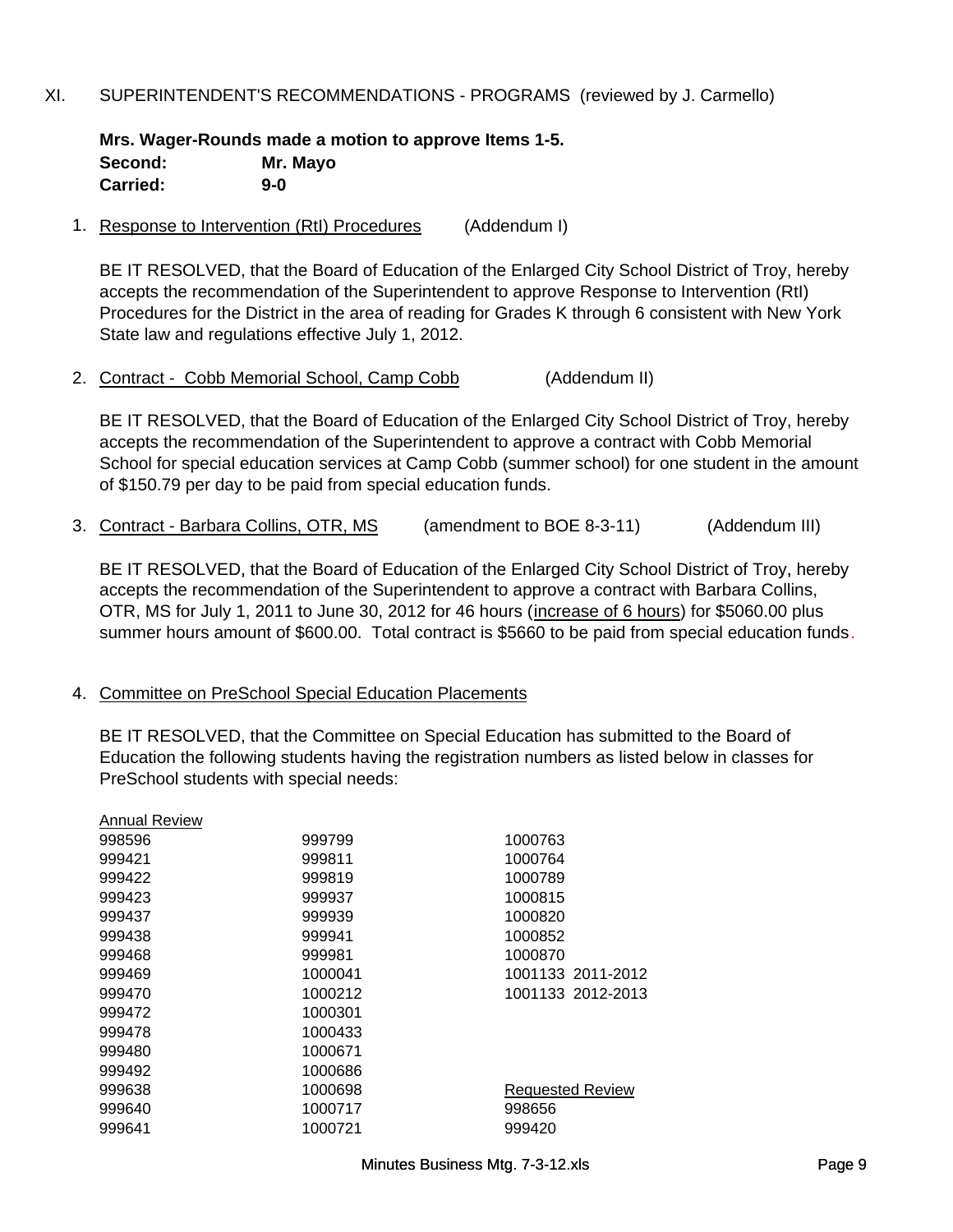| 999685  | 1000724                                   | 1000871                                    |
|---------|-------------------------------------------|--------------------------------------------|
| 999762  | 1000725                                   |                                            |
| 999766  | 1000728                                   | Requested Review CPSE to CSE Transition    |
| 999777  | 1000735                                   | 998597                                     |
| 999778  | 1000748                                   | 998751                                     |
| 999784  | 1000749                                   | 999932                                     |
|         |                                           | 1000310                                    |
|         | Initial Eligibility Determination Meeting | 1000453                                    |
| 1000962 |                                           | 1000788                                    |
|         | 1001101 2011-2012                         |                                            |
|         | 1001101 2012-2013                         | <b>Reevaluation CPSE to CSE Transition</b> |
|         | 1001130 2011-2012                         | 995900                                     |
|         | 1001130 2012-2013                         |                                            |
|         | 1001131 2011-2012                         |                                            |
|         | 1001131 2012-2013                         |                                            |
|         | 1001135 2011-2012                         |                                            |
|         | 1001135 2012-2013                         |                                            |
|         | 1001138 2011-2012                         |                                            |
|         | 1001138 2012-2013                         |                                            |
|         | 1001166 2011-2012                         |                                            |
|         | 1001166 2012-2013                         |                                            |

# 5. Committee on Special Education Placements

BE IT RESOLVED, that the Committee on Special Education has submitted to the Board of Education the following students having the registration numbers as listed below in classes for students with special needs:

| <b>Annual Review</b> |                  |                     |                                        |
|----------------------|------------------|---------------------|----------------------------------------|
| 94112                | 993118           | 995608              | 999742                                 |
| 911878               | 993385           | 995746              | 999803                                 |
| 987517               | 993454           | 995766              | 999837                                 |
| 988156               | 993509 2012-2013 | 996002              | 1000235                                |
| 988191               | 993627           | 997694              | 1000319                                |
| 988415               | 993759           | 997717              | 1000358                                |
| 988455 2012-2013     | 993782           | 997721              | 1000657                                |
| 988636               | 993809           | 997867              | 1000716                                |
| 988649               | 993971           | 997844              | 1000760                                |
| 989415               | 993981           | 997865              | 1000806                                |
| 989486               | 994099           | 997867              | 1000823                                |
| 989698               | 994317           | 997931              | 1000843                                |
| 989711               | 994355           | 997949              | 1000848                                |
| 989995               | 994363           | 998055              | 1000867                                |
| 990014               | 994376           | 998067              | 1000873                                |
| 990023               | 994382           | 2012-2013<br>998081 | 1000881                                |
| 990049               | 994438           | 998116              | 1001118 2012-2013                      |
| 990133               | 994456           | 998124              |                                        |
| 990163               | 994465           | 998191              |                                        |
| 990217               | 994479           | 998202              | Initial Eligibility Determination Mtg. |
| 990573               | 994482           | 998219              | 989134 Ineligible                      |
| 990601               | 994486           | 998268              | 992428                                 |
| 990638               | 994489           | 998309              | 993367<br>Ineligible                   |
| 990639               | 994499           | 998362              | 993509 2011-2012                       |
| 990649               | 994505           | 998381              | 994520 2011-2012                       |
|                      |                  |                     |                                        |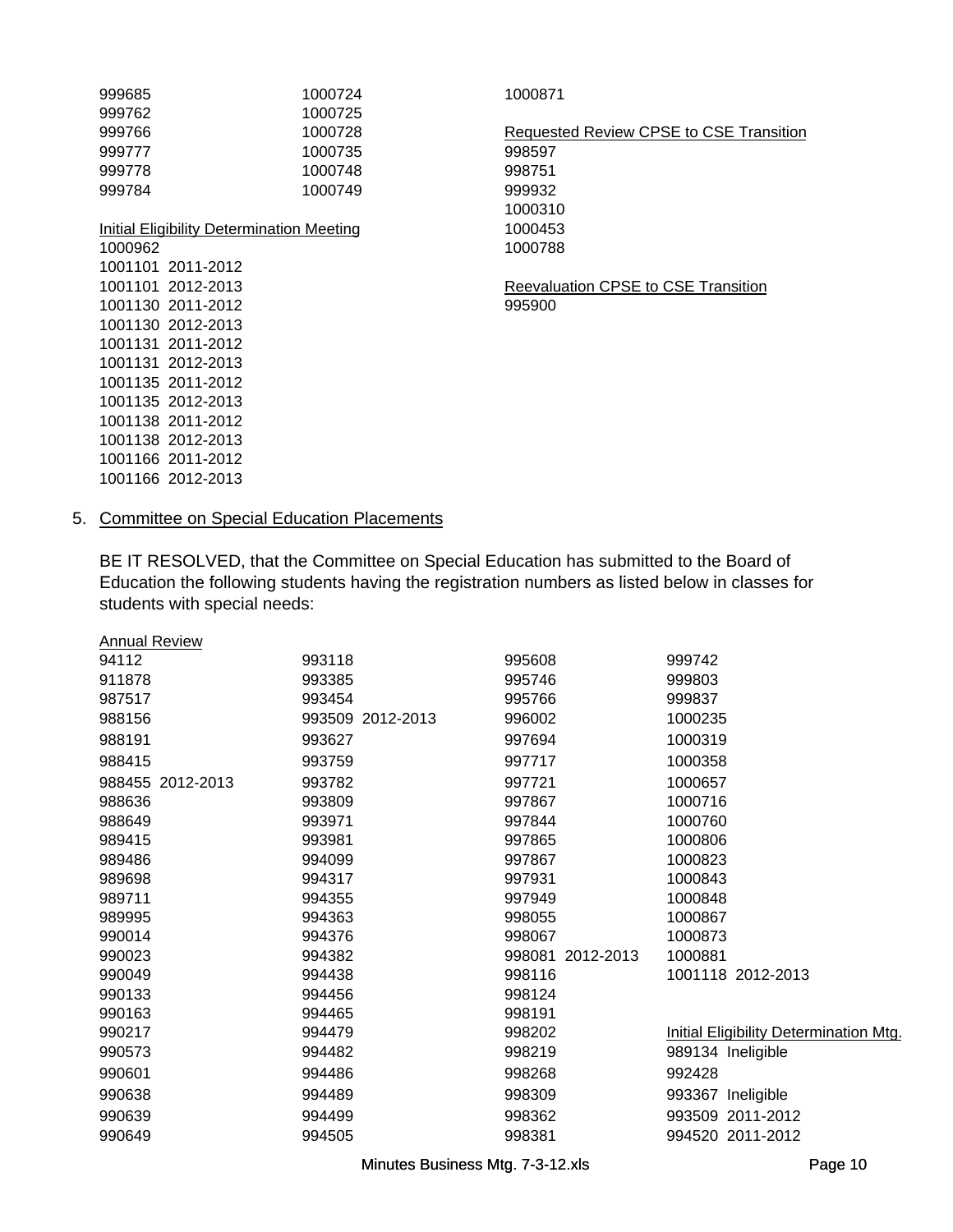| 990660 | 994520 2012-2013 | 998382           | 995445 2011-2012                         |
|--------|------------------|------------------|------------------------------------------|
| 990827 | 994862           | 998405           | 998081 2011-2012                         |
| 990969 | 994938           | 998414           | 999585 2011-2012                         |
| 991030 | 994953           | 998431           |                                          |
| 991071 | 994954           | 998440           |                                          |
| 991089 | 994956           | 998549           |                                          |
| 991125 | 994966           | 998551           | <b>Program Review</b>                    |
| 991129 | 994996           | 998556           | 991878                                   |
| 991132 | 995005           | 998625           |                                          |
| 991147 | 995037           | 998695           | <b>Requested Review</b>                  |
| 991156 | 995038           | 998831           | 997829                                   |
| 991165 | 995042           | 999026           |                                          |
| 991169 | 995046           | 999184           | <b>Requested Review Transfer Student</b> |
| 991171 | 995054           | 999265           | 988455 2011-2012                         |
| 991284 | 995086           | 999322           | 1001118 2011-2012                        |
| 991448 | 995091           | 999353           |                                          |
| 991823 | 995150           | 999354           |                                          |
| 991877 | 995154           | 999382           |                                          |
| 991878 | 995218           | 999413           |                                          |
| 992102 | 995328           | 999428           |                                          |
| 992315 | 995397           | 999529           |                                          |
| 992375 | 995440           | 999569           |                                          |
| 992658 | 995445 2012-2013 | 999570           |                                          |
| 992866 | 995457           | 999585 2012-2013 |                                          |
| 993036 | 995565           | 999689           |                                          |
|        |                  |                  |                                          |

XII. SUPERINTENDENT'S RECOMMENDATIONS - BUSINESS FINANCE (reviewed by M. O'Neill)

**Mrs. Wager-Rounds made a motion to approve Items 1-5.**

| Second:            | Mr. Mayo                                                                                                     |  |  |  |  |
|--------------------|--------------------------------------------------------------------------------------------------------------|--|--|--|--|
| <b>Discussion:</b> | Mr. Schofield pointed out that Item 7 was an amendment to the contract                                       |  |  |  |  |
|                    | approved on June 6, 2012 which stated only for the retainer amount. The                                      |  |  |  |  |
|                    | revised resolution includes the school attorney's hourly rate of \$172 in excess<br>of the retainer.         |  |  |  |  |
|                    | Mr. Tuttman commented that Chartwells lost the bid for food services. He                                     |  |  |  |  |
|                    | hopes that Sodexho does as good a job as Chartwells. Ms. O'Neill explained                                   |  |  |  |  |
|                    | that the Sodexho bid was \$7,500 lower and by law the District must accept the<br>lowest responsible bidder. |  |  |  |  |
|                    | Mrs. Harvin would like old textbooks to be used somewhere else. She would                                    |  |  |  |  |
|                    | like it advertised in our official newspaper so they may be purchased. Dr.                                   |  |  |  |  |
|                    | Howard said this would incur an expense.                                                                     |  |  |  |  |
| <b>Carried:</b>    | 8-1 (Mrs. Harvin voted no)                                                                                   |  |  |  |  |

1. Financial Reports (Addendum IV)

BE IT RESOLVED, that the Board of Education, upon the recommendation of the Superintendent, hereby approves the following financial reports:

- 
- (b) Internal Claims Auditor Report (May 2012)
- (c) Treasurer's Report (May 2012)
- (a) Budget Transfers (May 2012) (d) Budget Status Reports (ending May 31, 2012)<br>(b) Internal Claims Auditor Report (May 2012) (e) Student Activity Fund (May 2012)
	-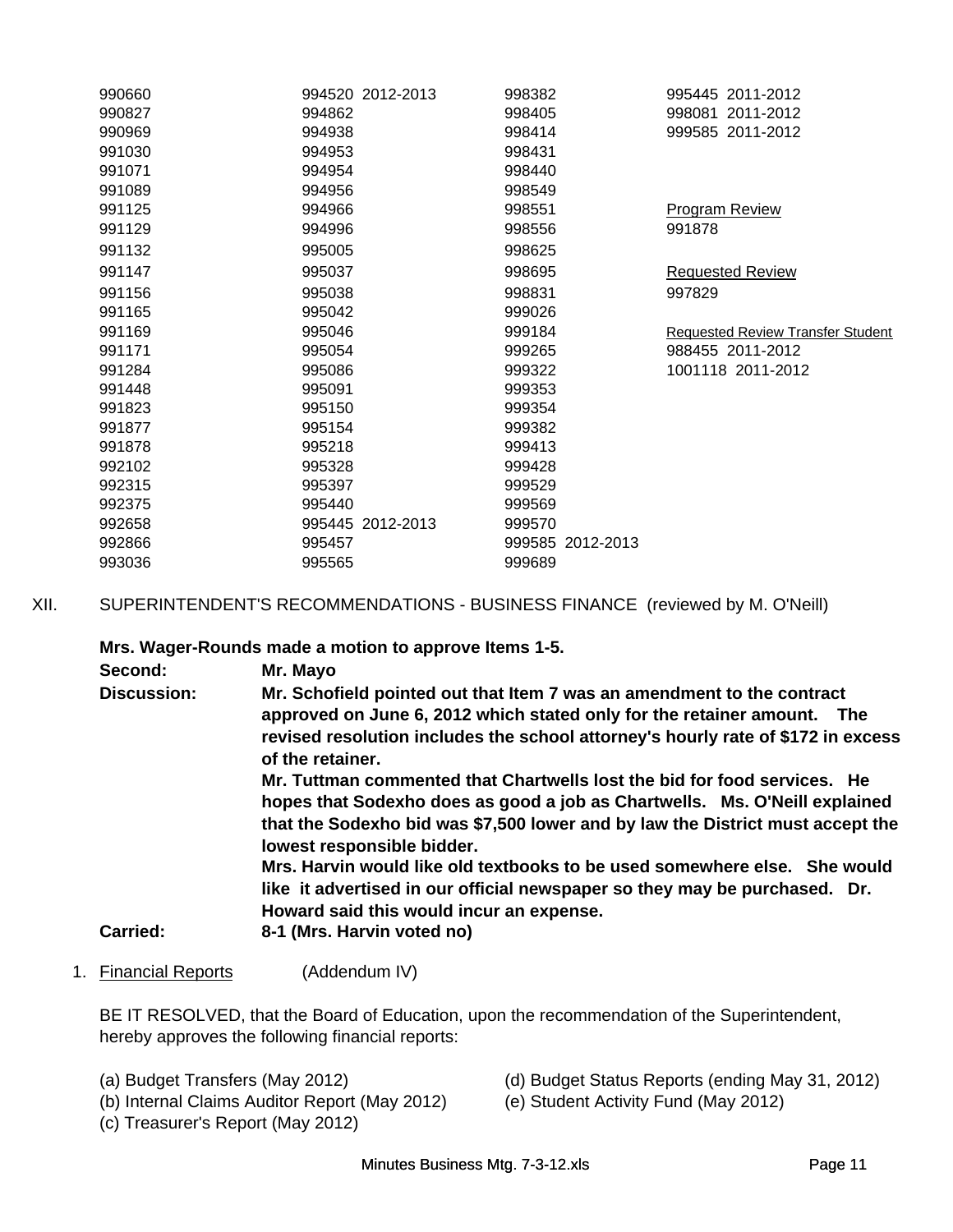## 2. Bid Award - Trash Can Liners (2012-13 School Year)

BE IT RESOLVED, that the Board of Education, upon the recommendation of the Superintendent, award the bid for Trash Can Liners opened June 25, 2012 to the lowest responsible responsive bidder meeting all of the specifications to the following company:

Unipak Corp. P.O. Box 300027 Brooklyn, NY 11230

Total award \$11,725.00

## 3. Bid Award - Custodial Supply Bid (2012-13 School Year)

BE IT RESOLVED, that the Board of Education, upon the recommendation of the Superintendent, award the bid for Custodial Supplies opened May 15, 2012 to the lowest responsible responsive bidder meeting all of the specifications to the following company:

Atsco Products 445 North Pearl Street Albany, NY 12207

Total award \$4,830.00

## 4. Bid Award - Food Service Management Company (2012-13 School Year)

BE IT RESOLVED, that the Board of Education, upon the recommendation of the Superintendent, award the bid for Food Service Management Company opened June 26, 2012 to the lowest responsible responsive bidder per SED Child Nutrition Regulations for 2012-13 school year with the option to renew up to 4 additional years awarded to the following company:

| Sodexo Operations, LLC      | Breakfast | \$1.592 per meal  |
|-----------------------------|-----------|-------------------|
| 283 Cranes Roost Boulevard  | Lunch     | \$2.1174 per meal |
| Altamonte Springs, FL 32701 | Snack     | .76c per meal     |

Total award \$1,537,794.00 for all estimated meals and equivalent meals.

## 5. Surplus Textbooks

BE IT RESOLVED, that the Board of Education, upon the recommendation of the Superintendent, declare as surplus the following textbooks no longer necessary for educational use as listed:

| <b>Catholic Central HS</b>     | QTY. | <b>ISBN</b> |
|--------------------------------|------|-------------|
| America: History of Our Nation | 40   | 0131-307355 |
| Timeless Voice - Gold          | 25   | 0131-804340 |
| Penguin Ed                     | 25   | 0131-317148 |
| Writing & Grammar              | 25   | 0132-009617 |
| Penguin Ed                     | 25   | 0131-317164 |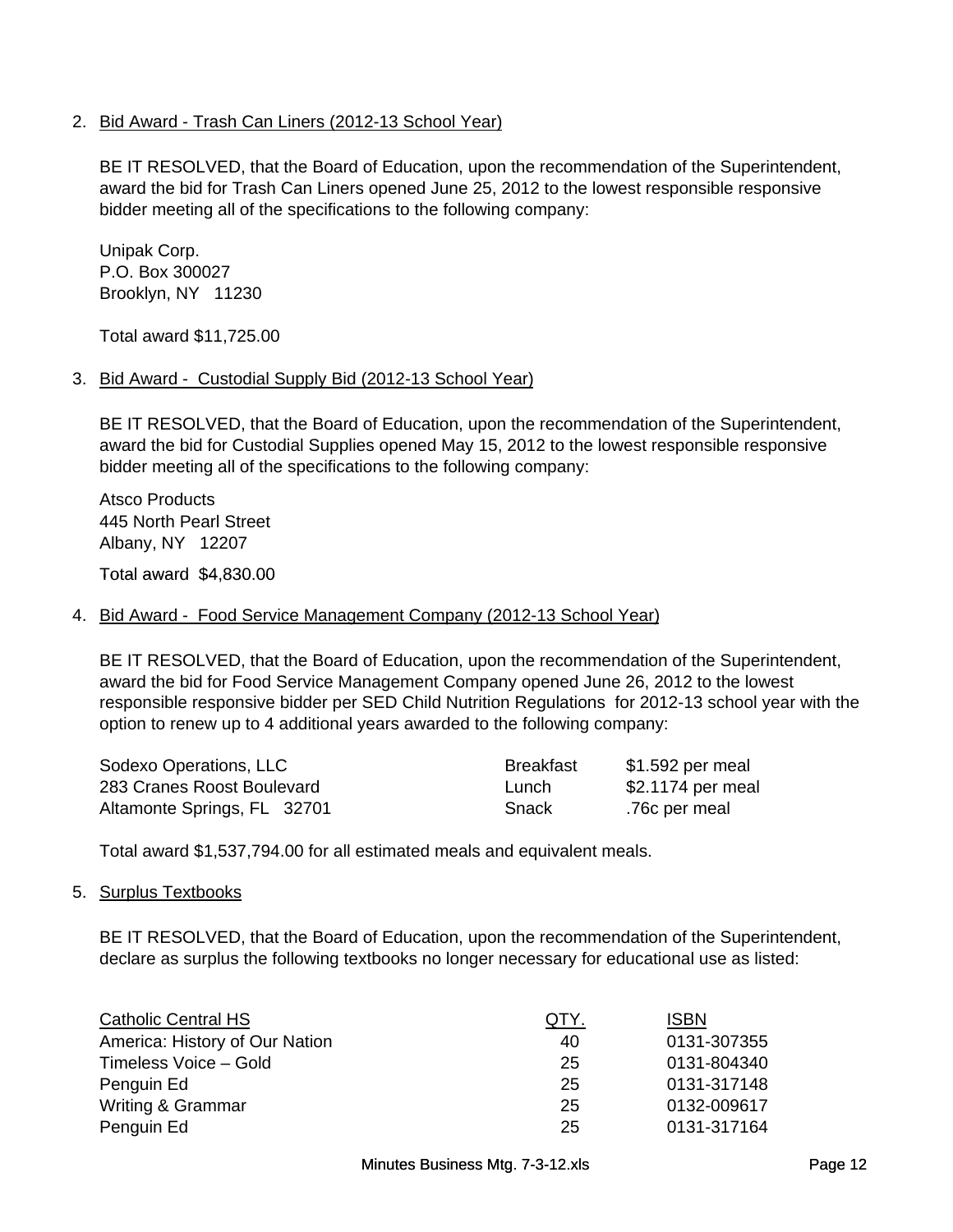| Writing & Grammar<br>America Exper - Time Voices<br><b>British Trad Time Voices</b><br><b>World Masterpieces</b><br>Dec for Health-Red<br>Dec for Health-Blue<br>$Calc - 9th Ed$<br>Como Te Va - Green<br>Como Te Va- Blue                                                                                                                                  | 25<br>25<br>16<br>22<br>27<br>33<br>8<br>25<br>31 | 0132-009625<br>0131-804367<br>0131-804375<br>0131-317377<br>0030-668123<br>0030668174<br>0201531747<br>0078271495<br>007860351x |
|-------------------------------------------------------------------------------------------------------------------------------------------------------------------------------------------------------------------------------------------------------------------------------------------------------------------------------------------------------------|---------------------------------------------------|---------------------------------------------------------------------------------------------------------------------------------|
| LaSalle Institute<br>Biology - Dynamic of Life<br>Chemistry<br>Algebra<br>Algebra 2 w/Trig                                                                                                                                                                                                                                                                  | 10<br>10<br>13<br>8<br>8                          | 0078-458293<br>0130-543845<br>0130-519669<br>0130-519685<br>0130-686085                                                         |
| Pre-Algebra<br>Algebra 1<br><b>Stats-Model the World</b>                                                                                                                                                                                                                                                                                                    | 9<br>$\overline{4}$                               | 0130-52316x<br>978-0321-375599                                                                                                  |
| Doyle Middle School<br>Lang of Liter - $7th$<br>Lang of Liter - $8^{th}$                                                                                                                                                                                                                                                                                    | approx 300<br>approx 300                          | 0395-931703<br>0395-931711                                                                                                      |
| (Publisher - Scott Foresman)<br>Elementary<br>(books replaced by new Math program)<br>Math (Grade K) © 2008 -consumable<br>Math (Grade 1) © 2008 - consumable<br>Math (Grade 2) © 2008 - consumable<br>Math (Grade 3) © 2008 - Hard cover<br>Math (Grade 4) © 2008 - Hard cover<br>Math (Grade 5) © 2008 - Hard cover<br>Math (Grade 6) © 2008 - Hard cover |                                                   | 0-328075868<br>0-32826511X<br>0-328265128<br>0-328265136<br>0-328265144<br>0-328265152<br>0-328265160                           |

## 6. Change Orders - Capital Project

BE IT RESOLVED, that the Board of Education, upon the recommendation of the Superintendent, hereby approves the following change orders as follows:

| Contractor | Change Order No.                                 | Amount                    |
|------------|--------------------------------------------------|---------------------------|
| J. McBain  | EC-01                                            | \$12,500.00 (credit)      |
| J. McBain  | $EC-02$                                          | \$13,569.92 (credit)      |
|            | 7. Contract - Guercio & Guercio (legal services) | (amendment to BOE 6-6-12) |

BE IT RESOLVED, that the Board of Education of the Enlarged City School District of Troy, hereby accepts the recommendation of the Superintendent to approve a contract with Guercio & Guercio LLP for legal services from July 1, 2012 through June 30, 2013 for a retainer in the amount of \$94,875.00 to be paid from general fund. Services provided in excess of the retainer will be billed at \$172 per hour.